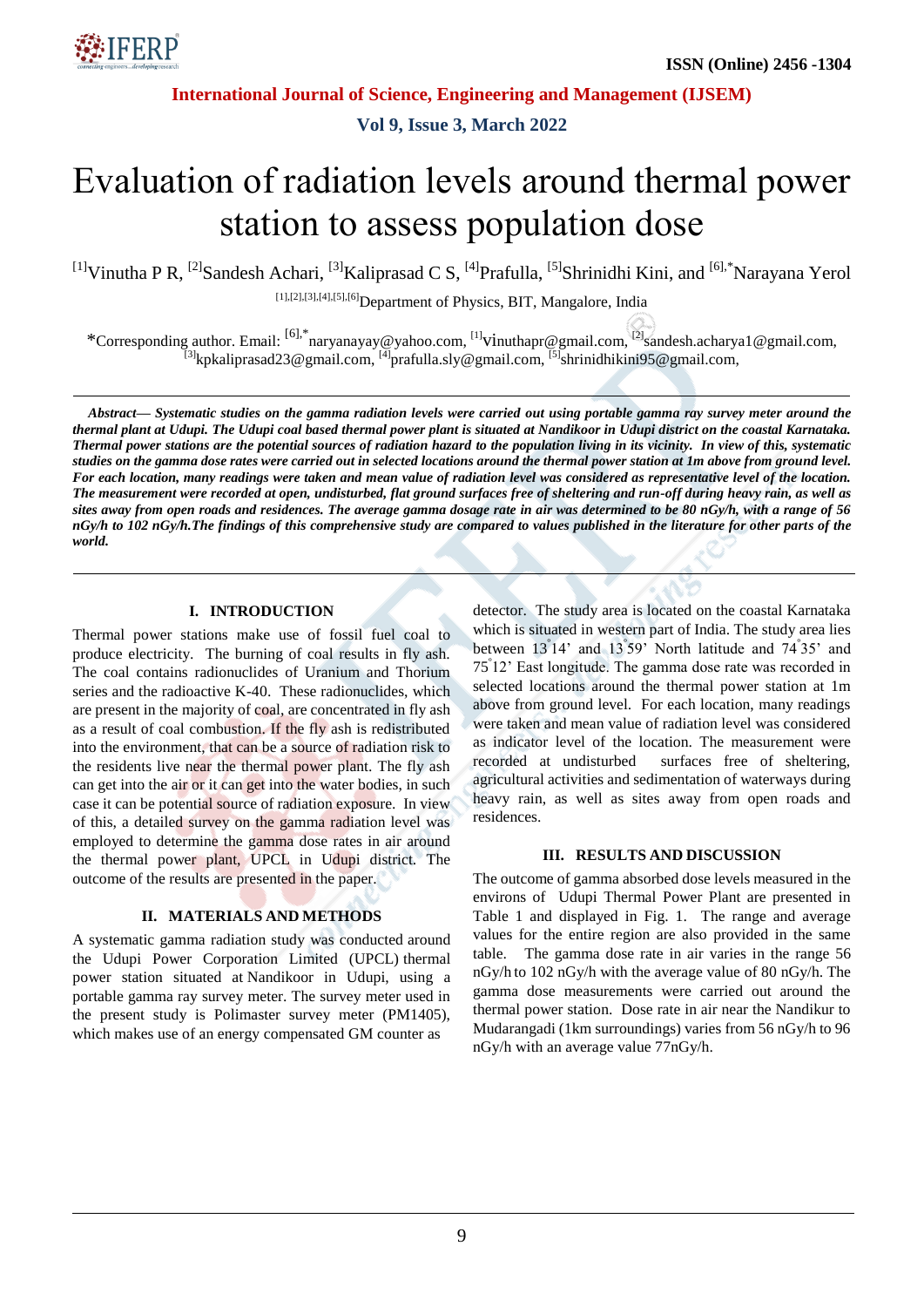

# **International Journal of Science, Engineering and Management (IJSEM)**

| <b>Vol 9, Issue 3, March 2022</b> |  |  |  |  |  |  |
|-----------------------------------|--|--|--|--|--|--|
|-----------------------------------|--|--|--|--|--|--|

| Table 1 Absorbed Gamma dose rate in air                     |         |                   |  |  |  |  |
|-------------------------------------------------------------|---------|-------------------|--|--|--|--|
| <b>REGION</b>                                               | Code    | Dose rate (nGy/h) |  |  |  |  |
| Near Nandikur                                               | $A-1$   | 81                |  |  |  |  |
| Durgaparameshwari Temple, Nandikur                          | $A-2$   | 101               |  |  |  |  |
| Dumavathi Daiva Sthana, Avaralu                             | $A-3$   | 76                |  |  |  |  |
| Adve                                                        | $B-1$   | 77                |  |  |  |  |
| Indian oil, Adve                                            | $B-2$   | 63                |  |  |  |  |
| Palimar                                                     | $B-3$   | 83                |  |  |  |  |
| Adve                                                        | $C-1$   | 69                |  |  |  |  |
| Shambhavi River, Avaralu                                    | $C-2$   | 102               |  |  |  |  |
| Near to Power Plant                                         | $D-1$   | 56                |  |  |  |  |
| Santhoor                                                    | $D-2$   | 86                |  |  |  |  |
| Neechalu                                                    | $D-3$   | 90                |  |  |  |  |
| Mudarangadi                                                 | $E-1$   | 94                |  |  |  |  |
| Kuthyaru                                                    | $E-2$   | 79                |  |  |  |  |
| Shirva                                                      | $E-3$   | 84                |  |  |  |  |
| Yelluru                                                     | $F-1$   | 65                |  |  |  |  |
| Near Yelluru                                                | $F-2$   | 77                |  |  |  |  |
| Adamaru                                                     | $G-1$   | 78                |  |  |  |  |
| Near Adamaru                                                | $G-2$   | 67                |  |  |  |  |
| Near temple, Adamaru                                        | $G-3$   | 71                |  |  |  |  |
| Near Power Plant                                            | $H-1$   | 96                |  |  |  |  |
| Tenka-Admar                                                 | $H-2$   | 84                |  |  |  |  |
| Yermal-Tenka                                                | $H-3$   | 85                |  |  |  |  |
|                                                             |         |                   |  |  |  |  |
|                                                             | Average | 80                |  |  |  |  |
|                                                             |         |                   |  |  |  |  |
|                                                             |         |                   |  |  |  |  |
|                                                             | Range   | $102 - 56$        |  |  |  |  |
| Around 3 km surroundings from Adve to Yellur the dose       |         | 120               |  |  |  |  |
| rate varies 63 nGy/h to 102 nGy/h with a average value 82   |         | 100               |  |  |  |  |
| nGy/h. The surrounding of 6 km, the dose rate at Avaralu to |         | 80                |  |  |  |  |
| Shirva varies from 71 nGy/h to 90 nGy/h with average value  | Gy/h    |                   |  |  |  |  |

82 nGy/h. The extent dose rates at Shambhavi River Avaralu, Mudarangadi is expected to the presence of phosphate of thorium existing in the area.



**Fig. 1** Variation in Radiation dose measurement (nGy/h)